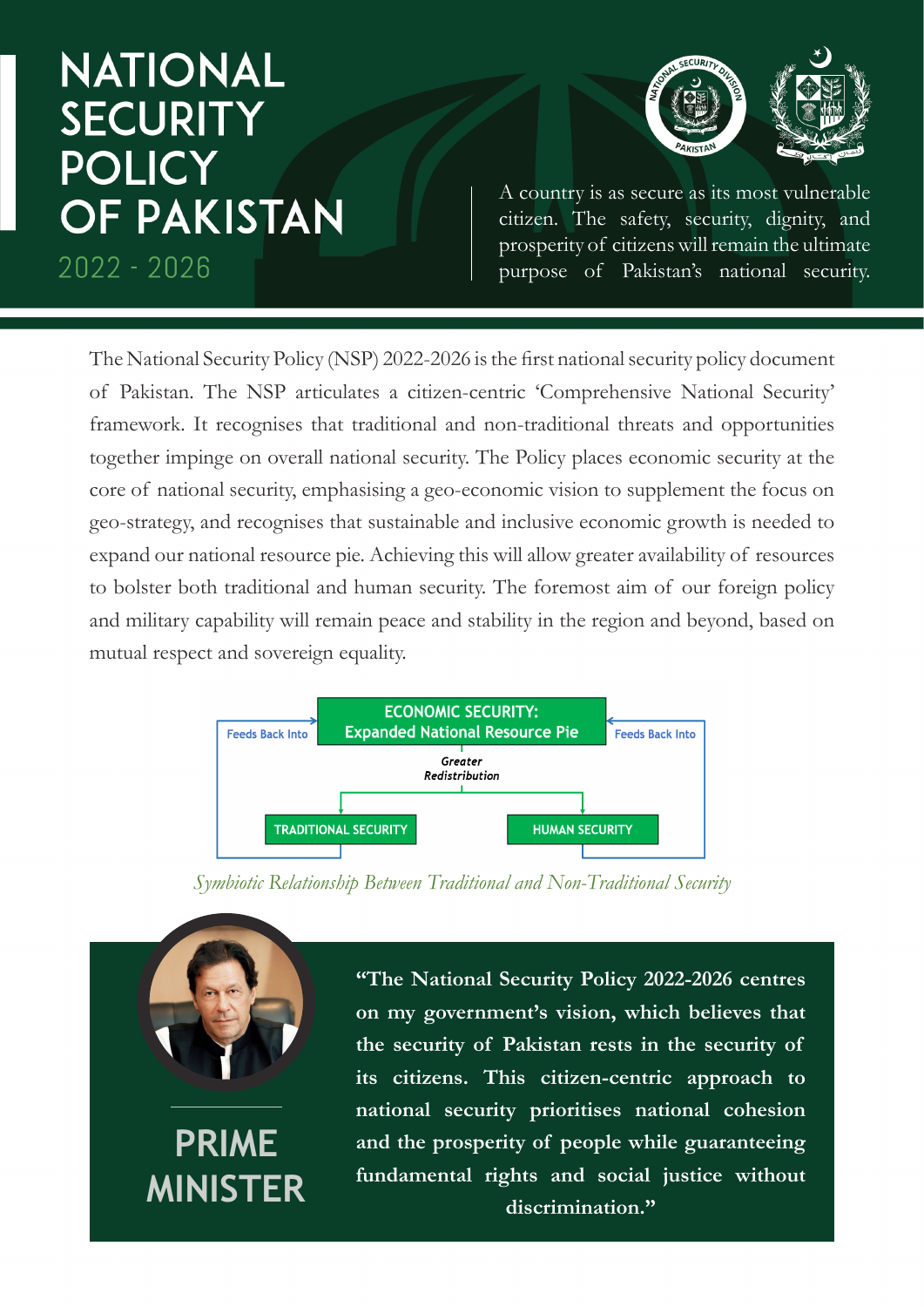### **NATIONAL SECURITY VISION**

Pakistan is envisioned as an Islamic welfare state, internationally relevant and aligned with universal principles of justice, equality, and tolerance. Seeking a peaceful neighbourhood based on mutual co-existence, regional connectivity, and shared prosperity. A secure and economically resilient Pakistan, empowered by diversity of culture, and demographic dividends while ensuring fundamental rights and social justice without discrimination on the basis of caste, creed, or belief. Promoting good governance through strengthening of institutions, transparency, accountability, and openness as articles of faith.

#### **THE PROCESS OF POLICY FORMULATION**

The process of formulating the National Security Policy began in 2014. Multiple consultations were held with official stakeholders, including all federal ministries and divisions, provincial governments, governments of Gilgit-Baltistan and Azad Jammu and Kashmir, and military institutions. In addition, input was solicited from over 600 individuals, including National Security Division's Council of Experts, specialists, and civil society members, to make this document inclusive. Open hearings on the key contours of the Policy were also held in private and public universities.

# **THEMATIC SECTIONS**

#### NATIONAL COHESION

*An Islamic Republic based on the principles of equality and justice, empowered by diversity of culture, ensuring fundamental rights and social justice without discrimination, and delivering on its social contract with its people through good governance to strengthen national esteem and cohesion.*

- Promoting 'unity in diversity' and patriotism by cherishing our ethnic, religious, cultural, and linguistic diversity.
- Strengthening the federal nature of Pakistan's structure by adhering to democratic principles and ensuring harmony among federating units and territories.
- Promoting transparency and effective and equitable delivery of public services to strengthen the state-citizen contract.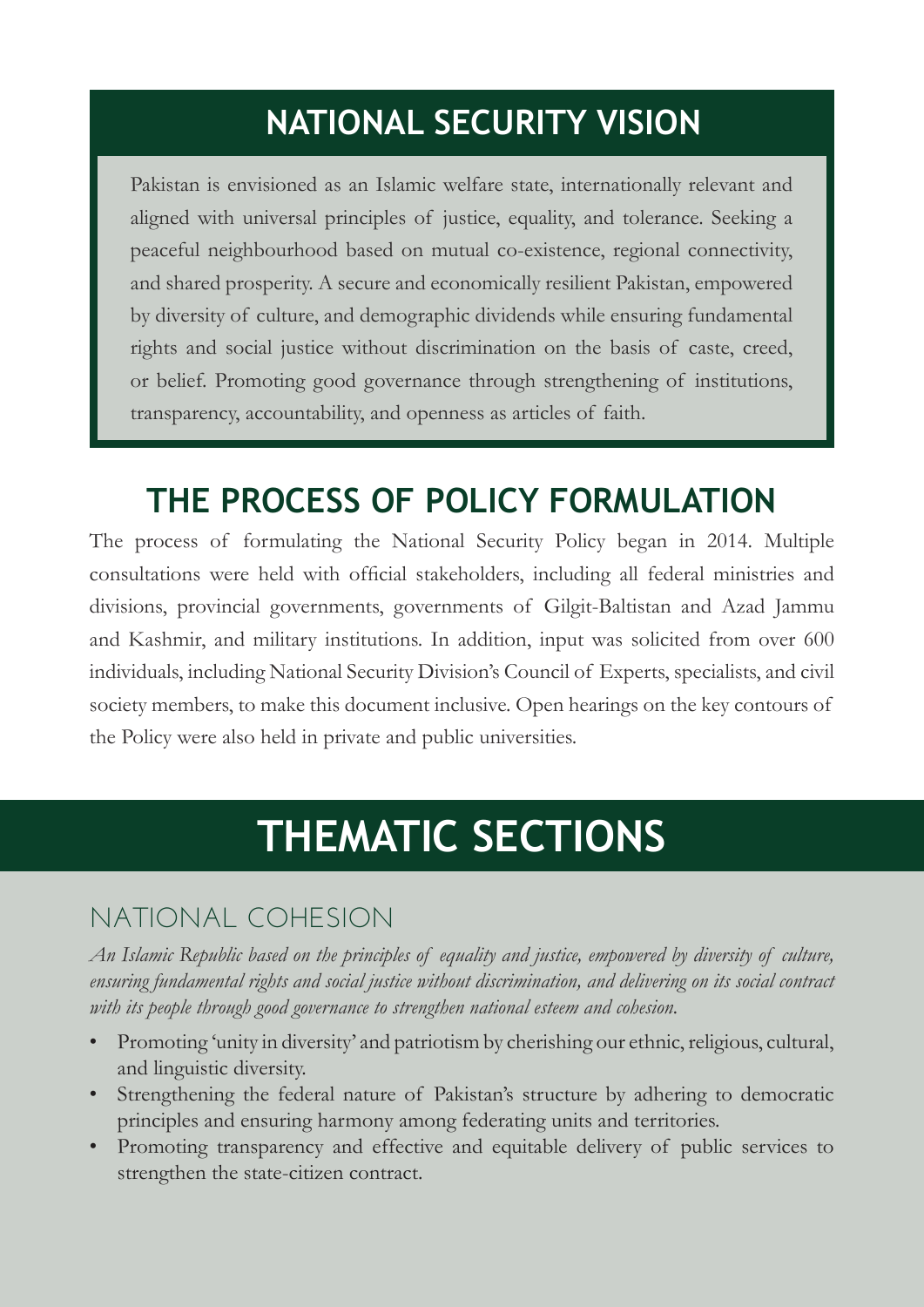#### SECURING OUR ECONOMIC FUTURE

*Achieve economic security and sovereignty through sustainable growth, inclusive development, and financial solvency.*

• Addressing the three critical economic challenges linked to national security: external imbalance, socio-economic inequalities, and geographic disparities between developed and under-developed regions of Pakistan.

- Channelising Pakistan's geo-economically pivotal location for trade, investment, and connectivity.
- Moving towards a market-based energy sector, and prioritising indigenous energy resource development while securing dependable international access to energy sources.
- Ensuring access to affordable quality education and ushering in an era of technological innovation to produce globally competitive human resource.

#### DEFENCE AND TERRITORIAL INTEGRITY

*Ensure the defence and territorial integrity of Pakistan in all their manifestations.*

- Defending our territorial integrity and guaranteeing border security at all costs.
- Deterring war through full-spectrum deterrence within the precincts of credible minimum nuclear deterrence in concert with our conventional military capabilities and all elements of national power.
- Maintaining a cost-effective and adaptive military focused on modernisation and optimisation of force structures.
- Strengthening space-based technology and its application to meet future challenges.
- Combating hybrid warfare through enhancing information and cyber security while confronting disinformation, influence operations, and economic coercion, among other hybrid warfare tools.

#### INTERNAL SECURITY

*A stable and secure Pakistan where citizens enjoy their constitutional privileges and are protected against violence, extremism, and crime, and where rule of law is upheld equally for all.*

- Ensuring writ of the state across the country to guarantee security of life and property of all citizens.
- Pursuing a policy of zero-tolerance towards terrorism, extremism, and violent subnationalisms.
- Fighting the menace of organized crime to ensure a safe environment for intellectual and economic activity.
- Developing an equitable, responsive, and citizen-focused justice system that preserves all rights guaranteed by the Constitution.